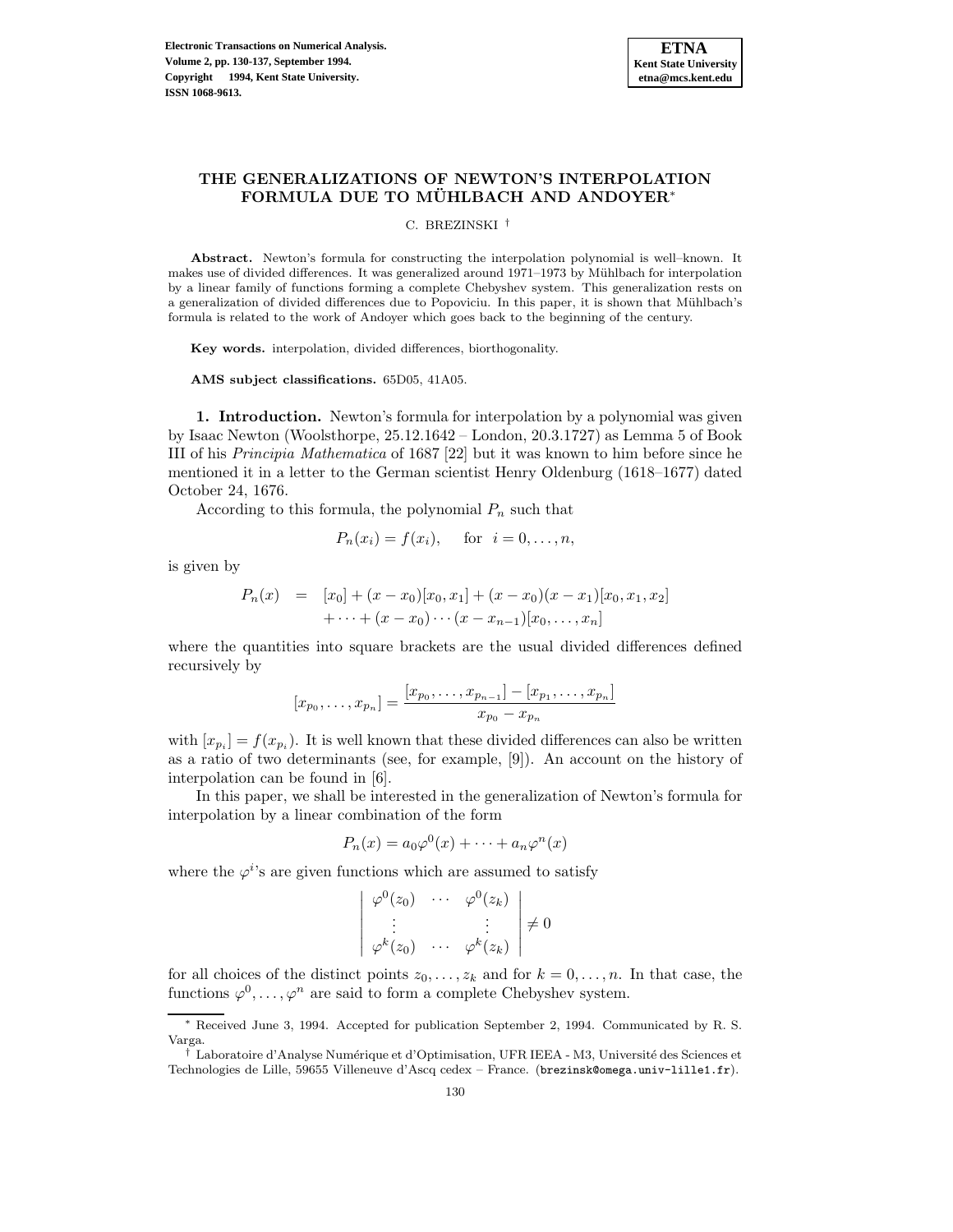#### **2. M¨uhlbach's formula.**

Interpolation by a linear family of functions forming a complete Chebyshev system was addressed by Mühlbach in his thesis  $|15|$  and in his subsequent papers  $|16, 17,$ 18, 19, 20]. He obtained a generalization of Newton's interpolation formula which is

$$
P_n(x) = \sum_{i=0}^n \begin{bmatrix} \varphi^0 & \cdots & \varphi^i \\ x_0 & \cdots & x_i \end{bmatrix} f \, g_i(x)
$$

with  $g_i(x) = \varphi^i(x) - R_{i-1}(x)$  where  $R_{i-1}$  is the linear combination of  $\varphi^0, \ldots, \varphi^{i-1}$ which satisfies the interpolation conditions

$$
R_{i-1}(x_j) = \varphi^i(x_j)
$$
 for  $j = 0, ..., i - 1$ .

Of course it holds

(2.1) 
$$
P_k(x) = P_{k-1}(x) + \begin{bmatrix} \varphi^0 & \cdots & \varphi^k \\ x_0 & \cdots & x_k \end{bmatrix} f \Big] g_k(x)
$$

for  $k = 0, 1, \ldots$ , with  $P_{-1}(x) \equiv 0$ .

The quantities

$$
\left[\begin{array}{ccc} \varphi^0 & \cdots & \varphi^i \\ x_0 & \cdots & x_i \end{array}\bigg| f\right]
$$

are the generalized divided differences introduced by Popoviciu [23] as a ratio of two determinants

$$
\begin{bmatrix}\n\varphi^0 & \cdots & \varphi^i \\
x_m & \cdots & x_{m+i}\n\end{bmatrix} f = \begin{bmatrix}\n\varphi^0(x_m) & \cdots & \varphi^0(x_{m+i}) \\
\vdots & & \vdots \\
\varphi^{i-1}(x_m) & \cdots & \varphi^{i-1}(x_{m+i}) \\
f(x_m) & \cdots & f(x_{m+i})\n\end{bmatrix} / \begin{bmatrix}\n\varphi^0(x_m) & \cdots & \varphi^0(x_{m+i}) \\
\vdots & & \vdots \\
\varphi^i(x_m) & \cdots & \varphi^i(x_{m+i})\n\end{bmatrix}
$$

As proved by Mühlbach [15, 16, 17], these generalized divided differences can be recursively computed by

$$
\begin{bmatrix}\n\varphi^0 & \cdots & \varphi^i \\
x_m & \cdots & x_{m+i}\n\end{bmatrix} f = \frac{\begin{bmatrix}\n\varphi^0 & \cdots & \varphi^{i-1} \\
x_{m+1} & \cdots & x_{m+i}\n\end{bmatrix} f - \begin{bmatrix}\n\varphi^0 & \cdots & \varphi^{i-1} \\
x_m & \cdots & x_{m+i-1}\n\end{bmatrix} f}{\begin{bmatrix}\n\varphi^0 & \cdots & \varphi^{i-1} \\
x_{m+1} & \cdots & x_{m+i}\n\end{bmatrix} \varphi^i} - \begin{bmatrix}\n\varphi^0 & \cdots & \varphi^{i-1} \\
x_m & \cdots & x_{m+i-1}\n\end{bmatrix} \varphi^i}
$$

with

$$
\begin{bmatrix} \varphi^0 \\ x_m \end{bmatrix} f = f(x_m) / \varphi^0(x_m) \quad \text{and} \quad \begin{bmatrix} \varphi^0 \\ x_m \end{bmatrix} \varphi^i = \varphi^i(x_m) / \varphi^0(x_m).
$$

The computation of  $P_n$  can also be performed via a generalization of the Neville– Aitken algorithm. This generalization was obtained by Mühlbach  $[18, 19]$  from the preceding recurrence relation for the generalized divided differences. It can also be derived by applying Sylvester's identity to the determinantal expression of  $P_n$  [3]. This algorithm was called the Mühlbach–Neville–Aitken algorithm. It gave rise to the  $E$ algorithm which is the most general extrapolation algorithm known [2, 10, 12, 24]. See [4] for a survey including historical remarks about the synthesis of these algorithms, their generalizations and their applications. The corresponding subroutines, theoretical and numerical results can be found in [7]. These questions are very much related to biorthogonality as exposed in [9] and [5].

.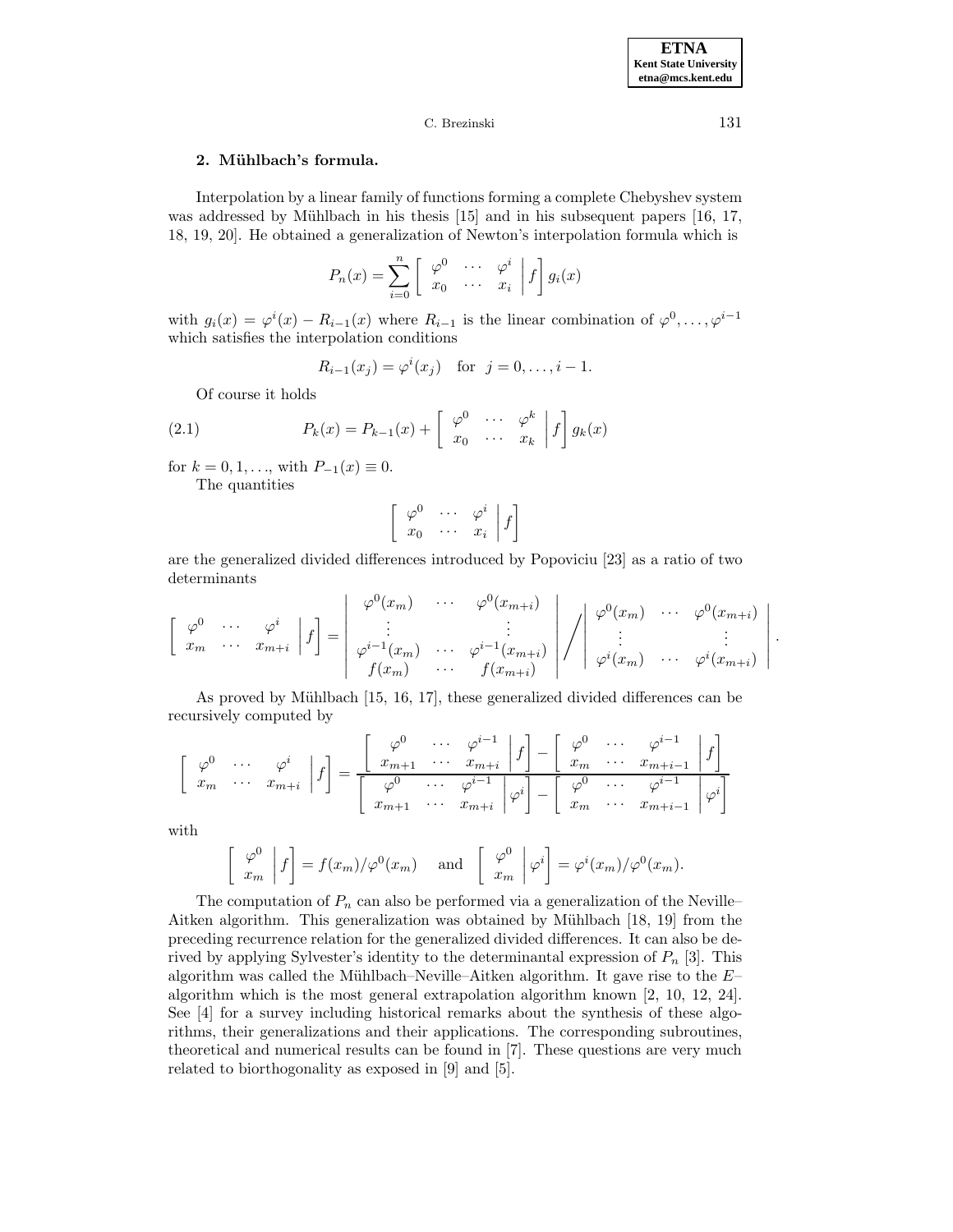132 Generalizations of Newton's interpolation formula

### **3. The work of Andoyer.**

The *Encyklopädie der Mathematischen Wissenschaften* [13] is a series of books published from 1898 to 1904 under the supervision of Friedrich Wilhelm Franz Meyer  $(2.9.1856 - 11.4.1934)$ , a Professor at the Universities of Clausthal and Könisgberg. Each volume contains a series of articles mostly written by German mathematicians, and the whole project covers arithmetics and algebra, analysis, geometry, mechanics, physics, geodesics and geophysics, and astronomy. The idea of the project arose from a meeting in September 1894 between Meyer, Felix Klein (25.4.1849 – 22.6.1925) and Heinrich Weber  $(5.3.1842 - 17.5.1913)$ . The article *Interpolation* appears in Tome II, vol.1, I D3, pp.799–820. It was written by Julius Bauschinger (1860–1934). This Encyklopädie was translated into French and published between 1904 and 1912 under the editorship of Jules Molk (1857–1914), a Professor at the University of Nancy [14]. This work was not only a translation. Each article was first revised by its German author and the French translator added new material (indicated between two \*'s). The article on interpolation was translated and completed by the French astronomer and mathematician Henri Marie Andoyer (Paris, 1.10.1862 – Paris, 12.6.1929). It can be found in Tome I, vol. 4, fasc. 1, I–21. It is dated 20 March 1906. On pages 129 and 130 of the French edition, Andoyer gave a contribution of his (beginning page 127 and ending page 130) dealing with a general interpolation process. It seems that [14] is the only place where Andoyer published his results.

We shall now present the work of Andoyer using the same notation as in the preceding section. This notation is in fact Andoyer's except that  $\varphi(x)$  is replaced by  $P_n(x)$  and that  $\Delta$  is replaced by  $\delta$  to avoid possible confusion with the forward difference operator.

The problem is the same as above. It consists in finding

$$
P_n(x) = \sum_{i=0}^n a_i \varphi^i(x)
$$

such that  $P_n(x_i) = f(x_i)$  for  $j = 0, \ldots, n$  where the quantities  $f(x_i)$  are not all zero. For simplicity we shall sometimes make use of the notation

$$
\varphi_j^i = \varphi^i(x_j)
$$
 and  $f_j = f(x_j)$ .

We have

$$
P_n(x) - a_0 \varphi^0(x) - \cdots - a_n \varphi^n(x) = 0,
$$
  
\n
$$
f_0 - a_0 \varphi^0_0 - \cdots - a_n \varphi^n_0 = 0,
$$
  
\n... ... ... ... ... ... ... ... ...  
\n
$$
f_n - a_0 \varphi^0_n - \cdots - a_n \varphi^n_n = 0.
$$

Since the solution of this system is not identically zero, its determinant vanishes, and we obtain

(3.1) 
$$
\begin{vmatrix} P_n & \varphi^0 & \cdots & \varphi^n \\ f_0 & \varphi_0^0 & \cdots & \varphi_0^n \\ \vdots & \vdots & & \vdots \\ f_n & \varphi_n^0 & \cdots & \varphi_n^n \end{vmatrix} = 0,
$$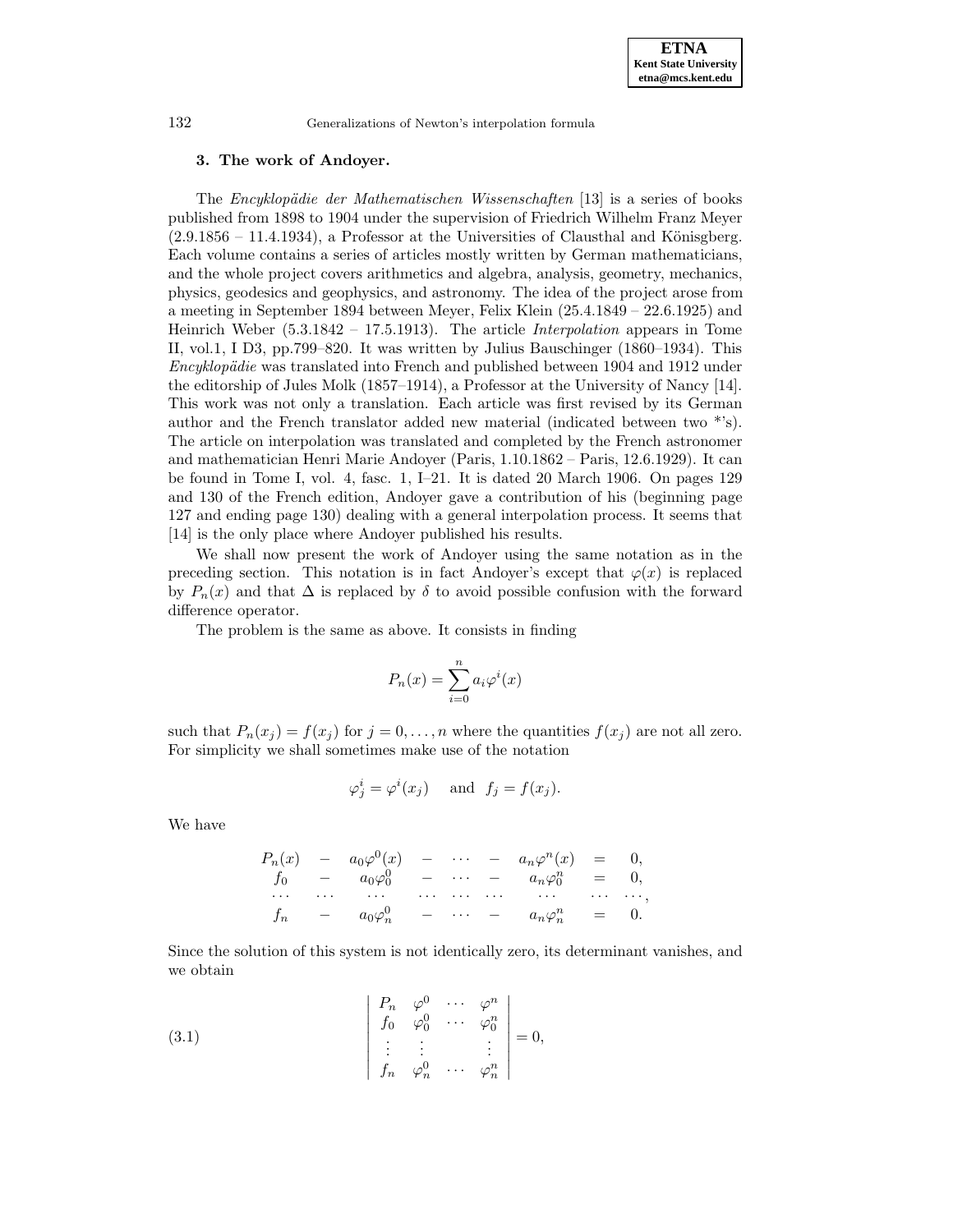and it follows that

$$
P_n(x) = -\begin{vmatrix} 0 & \varphi^0(x) & \cdots & \varphi^n(x) \\ f_0 & \varphi_0^0 & \cdots & \varphi_0^n \\ \vdots & \vdots & & \vdots \\ f_n & \varphi_n^0 & \cdots & \varphi_n^n \end{vmatrix} / \begin{vmatrix} \varphi_0^0 & \cdots & \varphi_0^n \\ \vdots & & \vdots \\ \varphi_n^0 & \cdots & \varphi_n^n \end{vmatrix}.
$$

By combining the rows and the columns in (3.1) we shall now reduce by one the dimension of this determinant. For that purpose, Andoyer introduced the functions  $\delta_k u(x)$  (he used the letter  $\Delta$  instead of  $\delta$ ) defined recursively by

$$
\delta_{k+1}u(x) = \delta_k u(x) - \frac{\delta_k \varphi^k(x)}{\delta_k \varphi^k(x_p)} \delta_k u(x_p)
$$

where u is an arbitrary function (that will be later  $P_n$  or  $\varphi^i$ ), p an arbitrary index (which can depend on  $k$ ) greater or equal to  $k$  (Andoyer only considered the case  $p = k$ ) and  $\delta^0 u(x) = u(x)$ . We have  $\delta_{k+1} \varphi^k(x) \equiv 0$ . Andoyer also defined the quantities  $\delta^k u(x_i)$  by

$$
\delta_{k+1}u(x_i) = \delta_k u(x_i) - \frac{\delta_k \varphi^k(x_i)}{\delta_k \varphi^k(x_p)} \delta_k u(x_p)
$$

with  $\delta^0 u(x_i) = u(x_i)$  where p is an arbitrary index (which can depend on k and i) strictly smaller than i and greater or equal to k, and  $i = k + 1, k + 2, \ldots$  Obviously if  $p = k$ , which is always possible since p and k are both stricly smaller than i, then these two formulae reduce to a single one. Of course the quantities  $\delta_k \varphi^k(x_p)$  are all assumed to be nonzero. It remains open how the necessary condition  $\delta_k \varphi^k(x_p) \neq 0$ follows from the assumption that  $\varphi^0, \ldots, \varphi^n$  form a complete Chebyshev system. For the choice  $p = k$ , made by Andoyer, this becomes clear from an induction proof which derives Mühlbach's recurrence formula for the generalized divided differences from Andoyer's calculations (I am indebted to the referee for this remark).

Let us multiply the row with the lower index  $p$  in the determinant (3.1) by  $\delta_0\varphi^0(x)/\delta_0\varphi^0(x_p)$  for  $p\geq 0$  and subtract it from the first row. Then, for the row with the lower index  $i = n, n - 1, \ldots, 1$ , let us multiply the row with the lower index p, where  $0 \le p \le i$ , by  $\delta_0 \varphi^0(x_i) / \delta_0 \varphi^0(x_p)$  and subtract it from that row. These linear combinations of the rows of the determinant (3.1) do not change its value. Making use of the definition of  $\delta_1$ , we finally obtain

$$
\begin{vmatrix}\n\delta_1 P_n(x) & 0 & \delta_1 \varphi^1(x) & \cdots & \delta_1 \varphi^n(x) \\
\delta_0 f(x_0) & \delta_0 \varphi^0(x_0) & \delta_0 \varphi^1(x_0) & \cdots & \delta_0 \varphi^n(x_0) \\
\delta_1 f(x_1) & 0 & \delta_1 \varphi^1(x_1) & \cdots & \delta_1 \varphi^n(x_1) \\
\vdots & \vdots & \vdots & \vdots & \vdots \\
\delta_1 f(x_n) & 0 & \delta_1 \varphi^1(x_n) & \cdots & \delta_1 \varphi^n(x_n)\n\end{vmatrix} = 0.
$$

Thus, assuming that  $\delta_0\varphi^0(x_0) \neq 0$ , we have

$$
\begin{vmatrix}\n\delta_1 P_n(x) & \delta_1 \varphi^1(x) & \cdots & \delta_1 \varphi^n(x) \\
\delta_1 f(x_1) & \delta_1 \varphi^1(x_1) & \cdots & \delta_1 \varphi^n(x_1) \\
\vdots & \vdots & & \vdots \\
\delta_1 f(x_n) & \delta_1 \varphi^1(x_n) & \cdots & \delta_1 \varphi^n(x_n)\n\end{vmatrix} = 0.
$$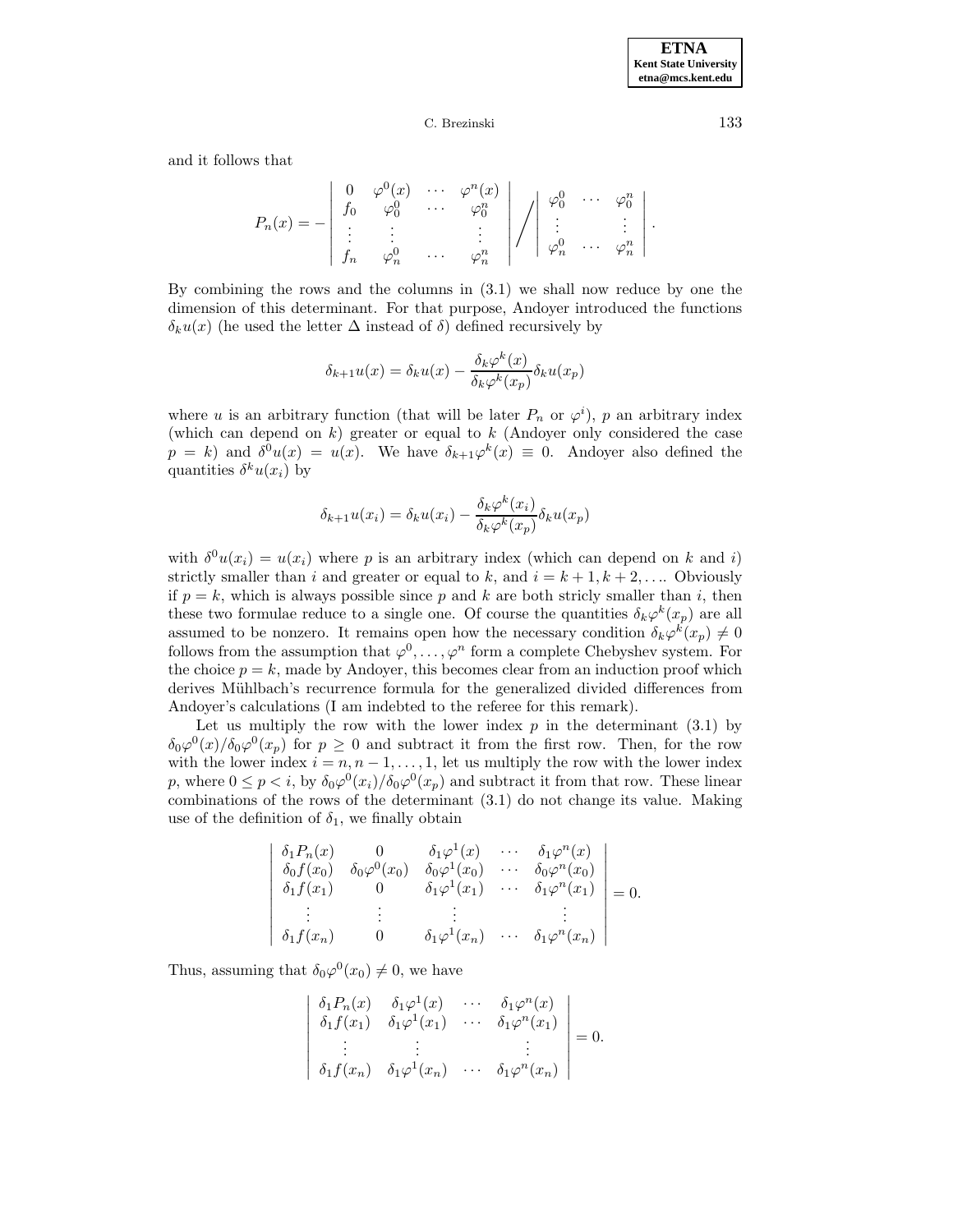134 Generalizations of Newton's interpolation formula

It follows that

 $\overline{\phantom{a}}$  $\overline{\phantom{a}}$  $\overline{\phantom{a}}$  $\downarrow$  $\mathsf{I}$  $\overline{\phantom{a}}$  $\overline{\phantom{a}}$  $\overline{\phantom{a}}$  $\overline{\phantom{a}}$  $\overline{\phantom{a}}$  $\begin{array}{c} \end{array}$ 

$$
\delta_1 P_n(x) = -\begin{vmatrix}\n0 & \delta_1 \varphi^1(x) & \cdots & \delta_1 \varphi^n(x) \\
\delta_1 f(x_1) & \delta_1 \varphi^1(x_1) & \cdots & \delta_1 \varphi^n(x_1) \\
\vdots & \vdots & & \vdots \\
\delta_1 f(x_n) & \delta_1 \varphi^1(x_n) & \cdots & \delta_1 \varphi^n(x_n)\n\end{vmatrix} / \begin{vmatrix}\n\delta_1 \varphi^1(x_1) & \cdots & \delta_1 \varphi^n(x_1) \\
\vdots & & \vdots \\
\delta_1 \varphi^1(x_n) & \cdots & \delta_1 \varphi^n(x_n)\n\end{vmatrix}.
$$

The same process can now be repeated on this new determinant and, after the  $k$ -th step, we obtain for  $k = 1, \dots, n$ 

$$
\begin{vmatrix}\n\delta_k P_n(x) & \delta_k \varphi^k(x) & \cdots & \delta_k \varphi^n(x) \\
\delta_k f(x_k) & \delta_k \varphi^k(x_k) & \cdots & \delta_k \varphi^n(x_k) \\
\vdots & \vdots & & \vdots \\
\delta_k f(x_n) & \delta_k \varphi^k(x_n) & \cdots & \delta_k \varphi^n(x_n)\n\end{vmatrix} = 0.
$$

Let us multiply the row with the lower index p in this determinant by  $\delta_k \varphi^k(x)/\delta_k \varphi^k(x_p)$ for  $p \geq k$  and subtract it from the first row. Then, for the row with the lower index  $i = n, n-1, \ldots, k+1$ , let us multiply the row with the lower index p, where  $k \le p < i$ , by  $\delta_k \varphi^k(x_i)/\delta_k \varphi^k(x_p)$  and subtract it from that row. These linear combinations do not change the value of the determinant. Making use of the definition of  $\delta_{k+1}$ , we obtain

$$
\begin{array}{c}\n\delta_{k+1}P_n(x) & 0 & \delta_{k+1}\varphi^{k+1}(x) & \cdots & \delta_{k+1}\varphi^n(x) \\
\delta_k f(x_k) & \delta_k\varphi^k(x_k) & \delta_k\varphi^{k+1}(x_k) & \cdots & \delta_k\varphi^n(x_k) \\
\delta_{k+1}f(x_{k+1}) & 0 & \delta_{k+1}\varphi^{k+1}(x_{k+1}) & \cdots & \delta_{k+1}\varphi^n(x_{k+1}) \\
\vdots & \vdots & \vdots & \vdots \\
\delta_{k+1}f(x_n) & 0 & \delta_{k+1}\varphi^{k+1}(x_n) & \cdots & \delta_{k+1}\varphi^n(x_n)\n\end{array}\n=\n0.
$$

Thus, assuming that  $\delta_k \varphi^k(x_k) \neq 0$ , we have

$$
\begin{vmatrix}\n\delta_{k+1}P_n(x) & \delta_{k+1}\varphi^{k+1}(x) & \cdots & \delta_{k+1}\varphi^n(x) \\
\delta_{k+1}f(x_1) & \delta_{k+1}\varphi^{k+1}(x_{k+1}) & \cdots & \delta_{k+1}\varphi^n(x_{k+1}) \\
\vdots & \vdots & & \vdots \\
\delta_{k+1}f(x_n) & \delta_{k+1}\varphi^{k+1}(x_n) & \cdots & \delta_{k+1}\varphi^n(x_n)\n\end{vmatrix} = 0.
$$

It follows that

$$
(3.2) \quad \delta_k P_n(x) = - \begin{vmatrix} 0 & \delta_k \varphi^k(x) & \cdots & \delta_k \varphi^n(x) \\ \delta_k f(x_k) & \delta_k \varphi^k(x_k) & \cdots & \delta_k \varphi^n(x_k) \\ \vdots & \vdots & & \vdots \\ \delta_k f(x_n) & \delta_k \varphi^k(x_n) & \cdots & \delta_k \varphi^n(x_n) \end{vmatrix} / \begin{vmatrix} \delta_k \varphi^k(x_k) & \cdots & \delta_k \varphi^n(x_k) \\ \vdots & & \vdots \\ \delta_k \varphi^k(x_n) & \cdots & \delta_k \varphi^n(x_n) \end{vmatrix}.
$$

When  $k = n + 1$ , we have

$$
\delta_{n+1} P_n(x) \equiv 0,
$$

and thus

$$
\delta_{n+1}P_n(x) = \delta_n P_n(x) - \frac{\delta_n f(x_n)}{\delta_n \varphi^n(x_n)} \delta_n \varphi^n(x) = 0,
$$
  
\n
$$
\delta_n P_n(x) = \delta_{n-1} P_n(x) - \frac{\delta_{n-1} f(x_{n-1})}{\delta_{n-1} \varphi^{n-1}(x_{n-1})} \delta_{n-1} \varphi^{n-1}(x),
$$
  
\n
$$
\delta_1 P_n(x) = \delta_0 P_n(x) - \frac{\delta_0 f(x_0)}{\delta_0 \varphi^0(x_0)} \delta_0 \varphi^0(x).
$$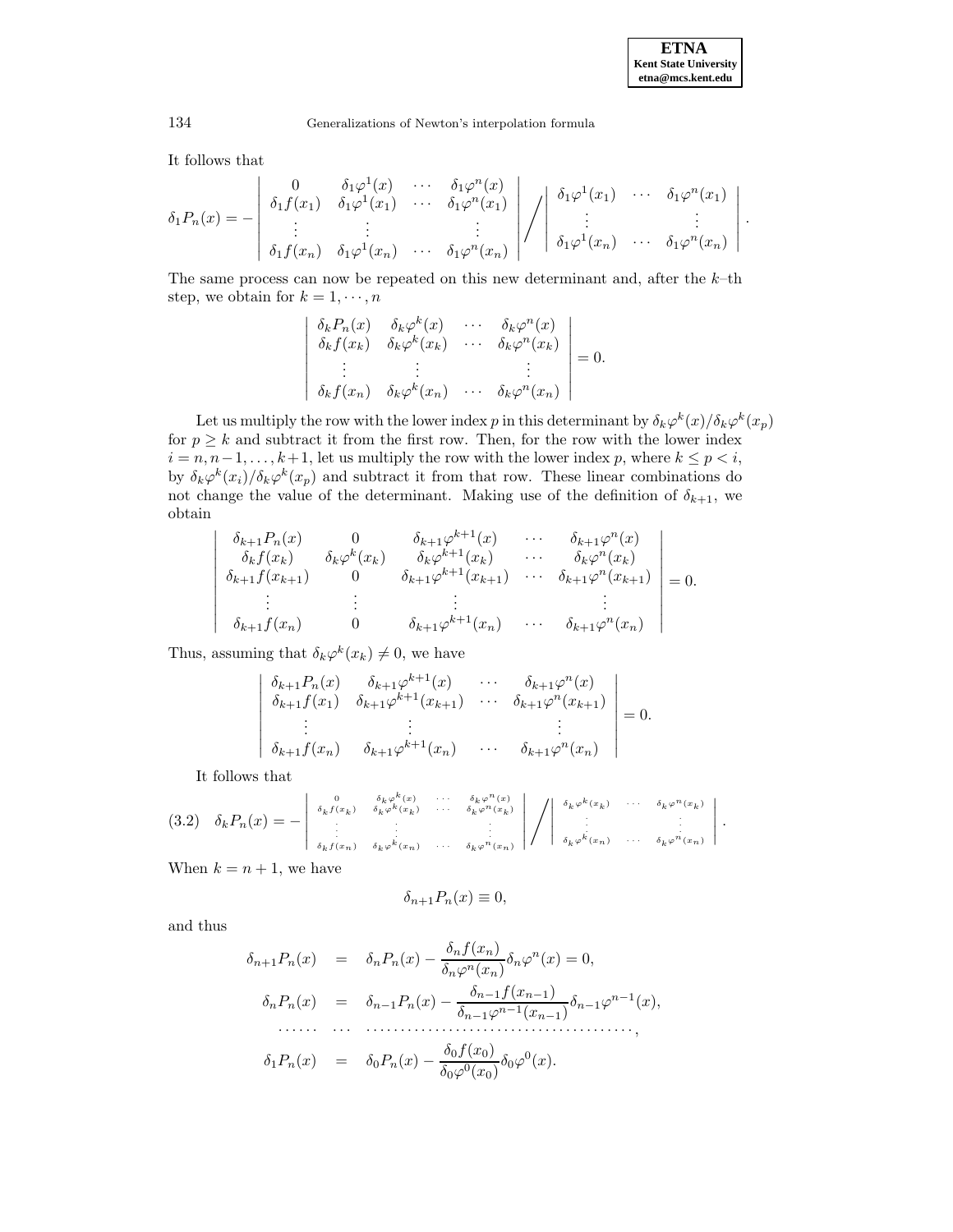By summing up these equations we obtain, since  $\delta_0 P_n(x) = P_n(x)$ ,

(3.3) 
$$
P_n(x) = \sum_{i=0}^n \frac{\delta_i f(x_i)}{\delta_i \varphi^i(x_i)} \delta_i \varphi^i(x).
$$

This is the generalization of Newton's interpolation formula obtained by Andoyer.

Of course it holds that

(3.4) 
$$
P_k(x) = P_{k-1}(x) + \frac{\delta_k f(x_k)}{\delta_k \varphi^k(x_k)} \delta_k \varphi^k(x)
$$

for  $k = 0, 1, \ldots$ , with  $P_{-1}(x) \equiv 0$ .

Writing the preceding relations for an arbitrary function  $u$  and for the indexes  $1, \ldots, k$ , and summing them up, leads to

(3.5) 
$$
u(x) = \delta_k u(x) + Q_{k-1}(x)
$$

with

$$
Q_{k-1}(x) = \sum_{i=0}^{k-1} \frac{\delta_i u(x_i)}{\delta_i \varphi^i(x_i)} \delta_i \varphi^i(x).
$$

By formula (3.4),  $Q_{k-1}$  is the unique element of span $\{\varphi^0,\ldots,\varphi^{k-1}\}\$  which satisfies the interpolation conditions  $Q_{k-1}(x_i) = u(x_i)$  for  $i = 0, \ldots, k-1$ .

Let us also remark that writing (3.5) for  $u \equiv P_n$  and subtracting from (3.3) gives

$$
\delta_k P_n(x) = \sum_{i=k}^n \frac{\delta_i f(x_i)}{\delta_i \varphi^i(x_i)} \delta_i \varphi^i(x)
$$

which corresponds to (3.2).

Another by–product of the theory is a formula for the error. Replacing  $k$  by  $n + 1$  in  $(3.5)$  and writing it for the function f, leads to

$$
f(x) - P_n(x) = \delta_{n+1} f(x).
$$

This formula should be compared to the error formula given by Mühlbach [17].

The technique of Andoyer for reducing the order of the determinants is essentially the same as the method proposed by Felice Chiò (Crescentino,  $29.4.1813$  – Torino,  $28.5.1871$ ) in  $1853$  [8]. It is called *compression* or *condensation*, see [1, p.46], and it was virtually used by Carl Friedrich Gauss (Braunschweig, 23.04.1777 – Göttingen, 22.02.1855) more than forty years earlier when evaluating symmetric determinants. The transformation of a determinant into one of the next lower order can also be viewed as a generalization of the procedure given by Charles Hermite (Dieuze, 24.12.1822 – Paris, 14.01.1901) in 1849 [11] for the order 4. On these questions, consult [21, pp.79–81].

## **4. The connection.**

We shall now prove that the formula  $(2.1)$  of Mühlbach and the formula  $(3.4)$  of Andoyer, when  $p$  is always chosen to be equal to k, are the same. For that purpose, we have to show that

$$
\frac{\delta_k f(x_k)}{\delta_k \varphi^k(x_k)} = \begin{bmatrix} \varphi^0 & \cdots & \varphi^k \\ x_0 & \cdots & x_k \end{bmatrix} f
$$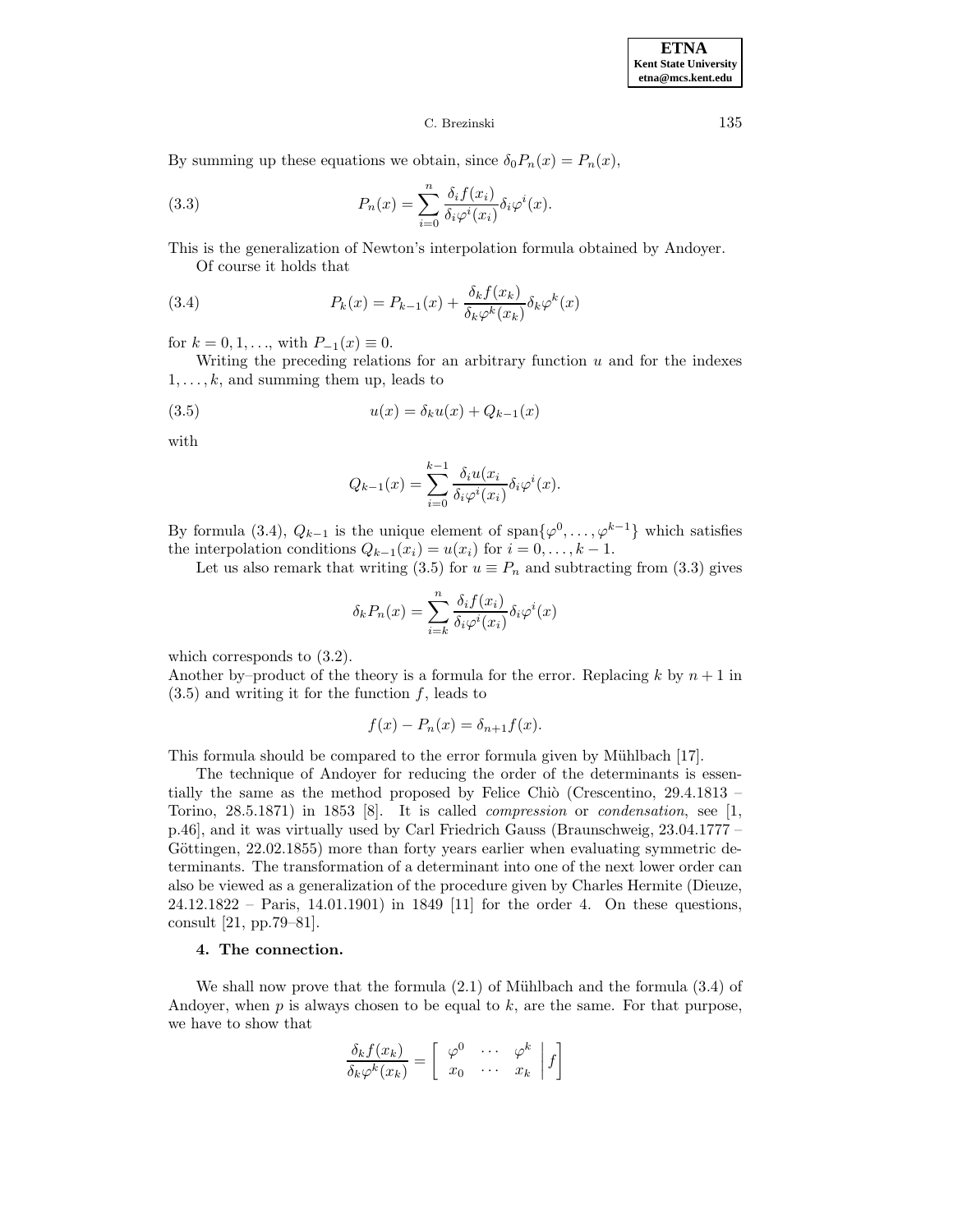.

136 Generalizations of Newton's interpolation formula

and that  $g_k(x) = \delta_k \varphi^k(x)$ .

Let us begin by proving the last result. Since  $(3.4)$  holds for any function  $f$ , we have for  $f \equiv \varphi^k$ 

$$
R_k(x) = R_{k-1}(x) + \delta_k \varphi^k(x).
$$

But, since  $R_k, \varphi^k \in \text{span}\{\varphi^0, \ldots, \varphi^k\},\$  we have  $R_k \equiv \varphi^k$ , and it follows that

$$
\varphi^k(x) - R_{k-1}(x) = g_k(x) = \delta_k \varphi^k(x).
$$

This result can also be obtained directly from (3.5) by taking  $u \equiv \varphi^k$  since, in that case,  $Q_{k-1} \equiv R_{k-1}$ .

The first result will now be proved by induction. It is true for  $k = 0$  and for any function f. Let us assume that the result is true for the index  $k$ . We have, from the recursive definition of  $\delta_{k+1}$ , and for the choice  $p = k$  that

$$
\frac{\delta_{k+1}f(x_{k+1})}{\delta_{k+1}\varphi^{k+1}(x_{k+1})} = \frac{\delta_k\varphi^k(x_k)\delta_k f(x_{k+1}) - \delta_k\varphi^k(x_{k+1})\delta_k f(x_k)}{\delta_k\varphi^k(x_k)\delta_k\varphi^{k+1}(x_{k+1}) - \delta_k\varphi^k(x_{k+1})\delta_k\varphi^{k+1}(x_k)}
$$

Dividing the numerator and the denominator in the right hand side by  $\delta_k \varphi^k(x_k) \delta_k \varphi^k(x_{k+1}),$ this ratio is equal to

$$
\frac{\frac{\delta_k f(x_{k+1})}{\delta_k \varphi^k(x_{k+1})} - \frac{\delta_k f(x_k)}{\delta_k \varphi^k(x_k)}}{\frac{\delta_k \varphi^{k+1}(x_{k+1})}{\delta_k \varphi^k(x_{k+1})} - \frac{\delta_k \varphi^{k+1}(x_k)}{\delta_k \varphi^k(x_k)}}
$$

which is the recurrence formula of Mühlbach for its generalized divided differences since

$$
\frac{\delta_k f(x_{k+1})}{\delta_k \varphi^k(x_{k+1})} = \begin{bmatrix} \varphi^0 & \cdots & \varphi^k \\ x_1 & \cdots & x_{k+1} \end{bmatrix} f
$$

and since the result holds for any function  $f$ .

Thus, we proved that the formulae of Mühlbach and Andoyer (when  $p = k$ ) are the same.

Let us also remark that

$$
\frac{\delta_k f(x_k)}{\delta_k \varphi^k(x_k)} = \frac{f(x_k) - P_{k-1}(x_k)}{\delta_k \varphi^k(x_k)}
$$

and that the procedure of Andoyer and the preceding results can be extended to the general interpolation problem as described in [9] and developed in [5].

**Acknowledgments:** I would like to thank the referee for pointing me out the work by Chiò and for the remark of section 3.

#### REFERENCES

- [1] A.C. AITKEN, *Determinants and Matrices*, Oliver and Boyd, Edinburgh, 1939.
- [2] C. Brezinski, A general extrapolation algorithm, Numer. Math., 35 (1980), pp. 175–187.
- [3]  $\longrightarrow$ , The Mühlbach–Neville–Aitken algorithm and some extensions, BIT, 20 (1980), pp. 444– 451.